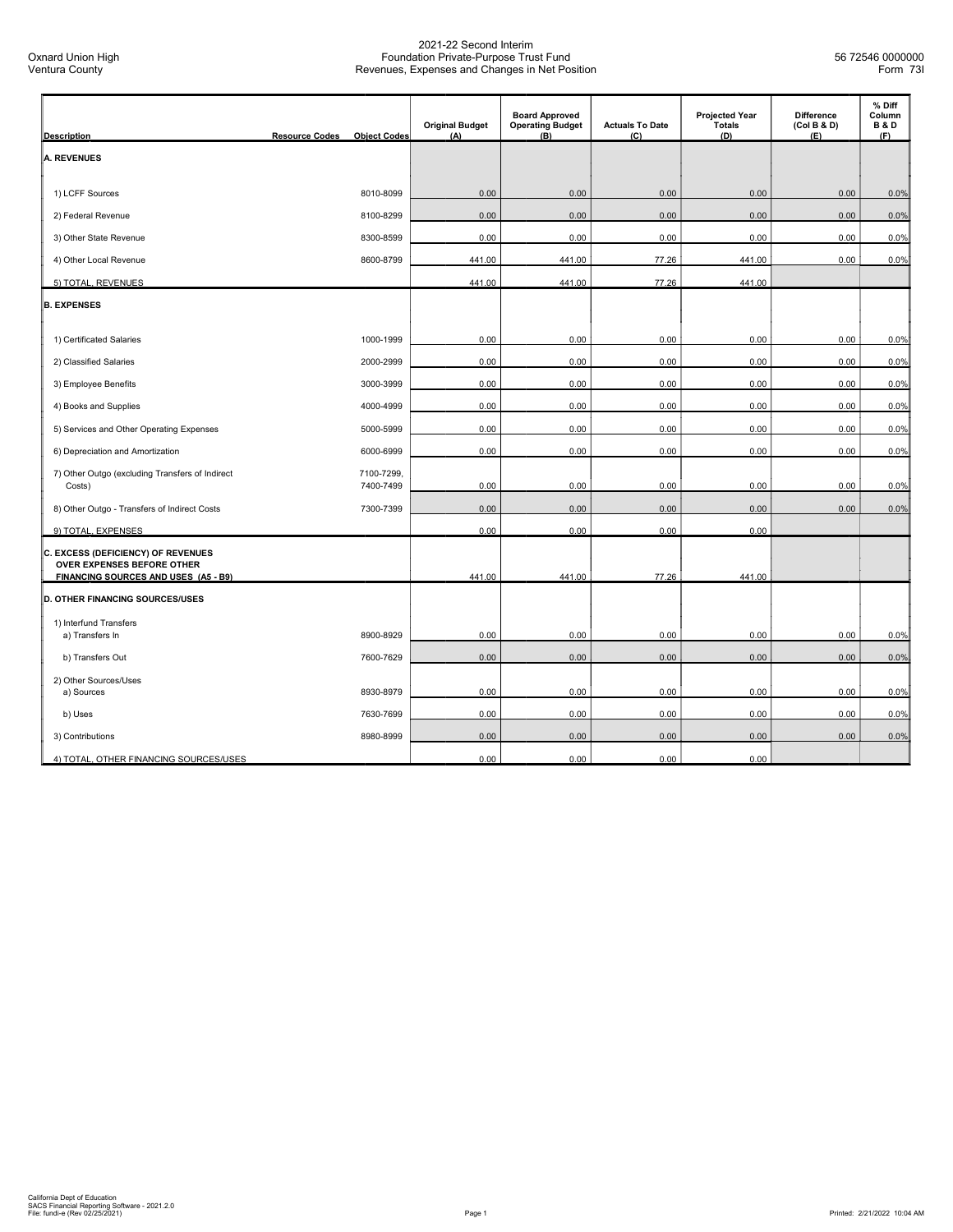| <b>Description</b>                                            | <b>Resource Codes</b> | <b>Object Codes</b> | <b>Original Budget</b><br>(A) | <b>Board Approved</b><br><b>Operating Budget</b><br>(B) | <b>Actuals To Date</b><br>(C) | <b>Projected Year</b><br><b>Totals</b><br>(D) | <b>Difference</b><br>(Col B & D)<br>(E) | % Diff<br>Column<br><b>B&amp;D</b><br>(F) |
|---------------------------------------------------------------|-----------------------|---------------------|-------------------------------|---------------------------------------------------------|-------------------------------|-----------------------------------------------|-----------------------------------------|-------------------------------------------|
| E. NET INCREASE (DECREASE) IN<br><b>NET POSITION (C + D4)</b> |                       |                     | 441.00                        | 441.00                                                  | 77.26                         | 441.00                                        |                                         |                                           |
| <b>F. NET POSITION</b>                                        |                       |                     |                               |                                                         |                               |                                               |                                         |                                           |
| 1) Beginning Net Position<br>a) As of July 1 - Unaudited      |                       | 9791                | 60,613.00                     | 60,594.00                                               |                               | 60,594.00                                     | 0.00                                    | 0.0%                                      |
| b) Audit Adjustments                                          |                       | 9793                | 0.00                          | 0.00                                                    |                               | 0.00                                          | 0.00                                    | 0.0%                                      |
| c) As of July 1 - Audited (F1a + F1b)                         |                       |                     | 60,613.00                     | 60,594.00                                               |                               | 60,594.00                                     |                                         |                                           |
| d) Other Restatements                                         |                       | 9795                | 0.00                          | 0.00                                                    |                               | 0.00                                          | 0.00                                    | 0.0%                                      |
| e) Adjusted Beginning Net Position (F1c + F1d)                |                       |                     | 60,613.00                     | 60,594.00                                               |                               | 60,594.00                                     |                                         |                                           |
| 2) Ending Net Position, June 30 (E + F1e)                     |                       |                     | 61,054.00                     | 61,035.00                                               |                               | 61,035.00                                     |                                         |                                           |
| Components of Ending Net Position                             |                       |                     |                               |                                                         |                               |                                               |                                         |                                           |
| a) Net Investment in Capital Assets                           |                       | 9796                | 0.00                          | 0.00                                                    |                               | 0.00                                          |                                         |                                           |
| b) Restricted Net Position                                    |                       | 9797                | 0.00                          | 0.00                                                    |                               | 0.00                                          |                                         |                                           |
| c) Unrestricted Net Position                                  |                       | 9790                | 61,054.00                     | 61,035.00                                               |                               | 61,035.00                                     |                                         |                                           |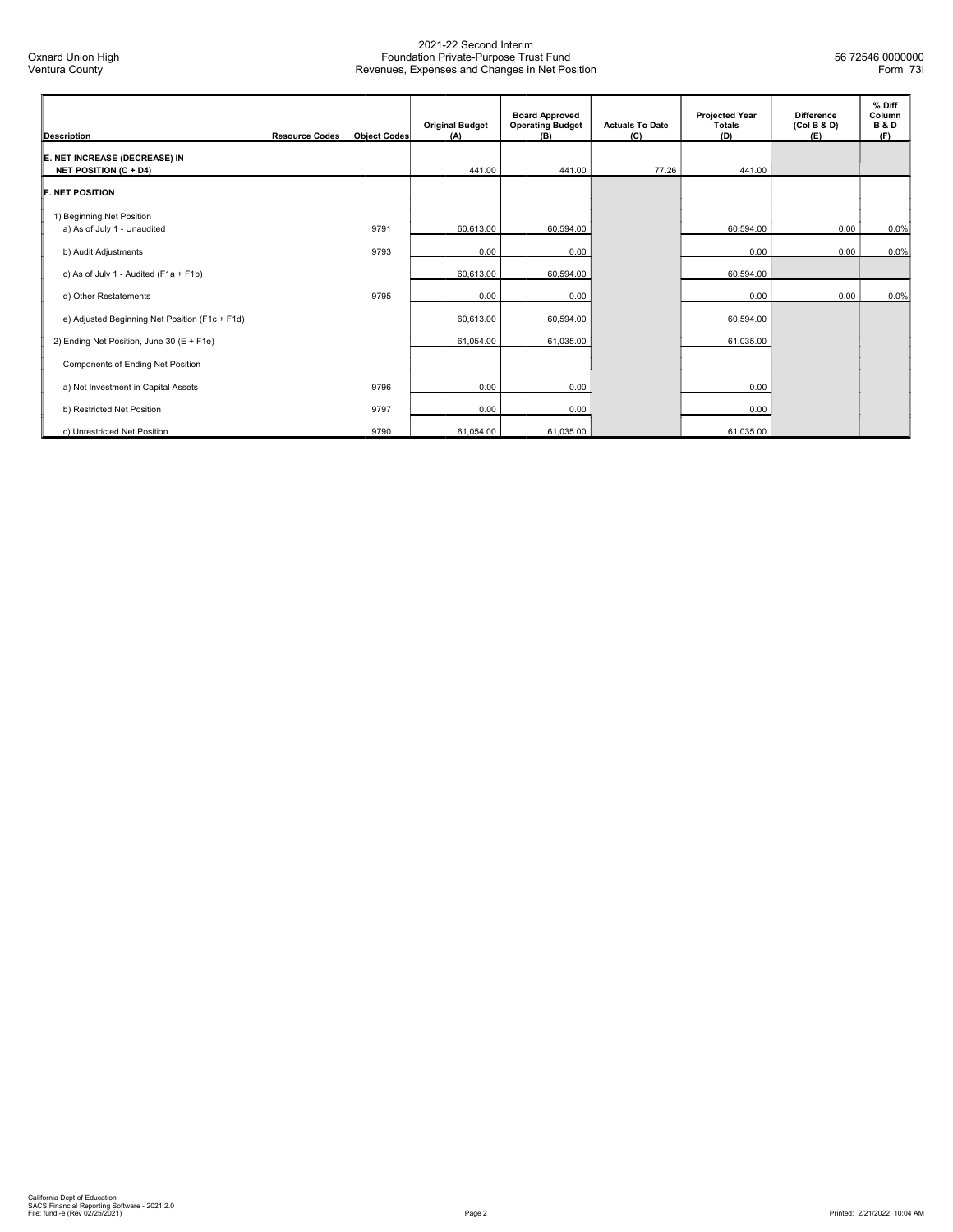| <b>Description</b>                                       | <b>Resource Codes</b> | <b>Object Codes</b> | <b>Original Budget</b><br>(A) | <b>Board Approved</b><br><b>Operating Budget</b><br>(B) | <b>Actuals To Date</b><br>(C) | <b>Projected Year</b><br><b>Totals</b><br>(D) | <b>Difference</b><br>(Col B & D)<br>(E) | % Diff<br>Column<br><b>B&amp;D</b><br>(F) |
|----------------------------------------------------------|-----------------------|---------------------|-------------------------------|---------------------------------------------------------|-------------------------------|-----------------------------------------------|-----------------------------------------|-------------------------------------------|
| <b>OTHER STATE REVENUE</b>                               |                       |                     |                               |                                                         |                               |                                               |                                         |                                           |
| STRS On-Behalf Pension Contributions                     | 7690                  | 8590                | 0.00                          | 0.00                                                    | 0.00                          | 0.00                                          | 0.00                                    | 0.0%                                      |
| All Other State Revenue                                  | All Other             | 8590                | 0.00                          | 0.00                                                    | 0.00                          | 0.00                                          | 0.00                                    | 0.0%                                      |
| TOTAL, OTHER STATE REVENUE                               |                       |                     | 0.00                          | 0.00                                                    | 0.00                          | 0.00                                          | 0.00                                    | 0.0%                                      |
| <b>OTHER LOCAL REVENUE</b>                               |                       |                     |                               |                                                         |                               |                                               |                                         |                                           |
| Sales                                                    |                       |                     |                               |                                                         |                               |                                               |                                         |                                           |
| Sale of Equipment/Supplies                               |                       | 8631                | 0.00                          | 0.00                                                    | 0.00                          | 0.00                                          | 0.00                                    | 0.0%                                      |
| Interest                                                 |                       | 8660                | 441.00                        | 441.00                                                  | 77.26                         | 441.00                                        | 0.00                                    | 0.0%                                      |
| Net Increase (Decrease) in the Fair Value of Investments |                       | 8662                | 0.00                          | 0.00                                                    | 0.00                          | 0.00                                          | 0.00                                    | 0.0%                                      |
| Other Local Revenue                                      |                       |                     |                               |                                                         |                               |                                               |                                         |                                           |
| All Other Local Revenue                                  |                       | 8699                | 0.00                          |                                                         |                               |                                               | 0.00                                    |                                           |
|                                                          |                       |                     |                               | 0.00                                                    | 0.00                          | 0.00                                          |                                         | 0.0%                                      |
| TOTAL, OTHER LOCAL REVENUE                               |                       |                     | 441.00                        | 441.00                                                  | 77.26                         | 441.00                                        | 0.00                                    | 0.0%                                      |
| TOTAL, REVENUES                                          |                       |                     | 441.00                        | 441.00                                                  | 77.26                         | 441.00                                        |                                         |                                           |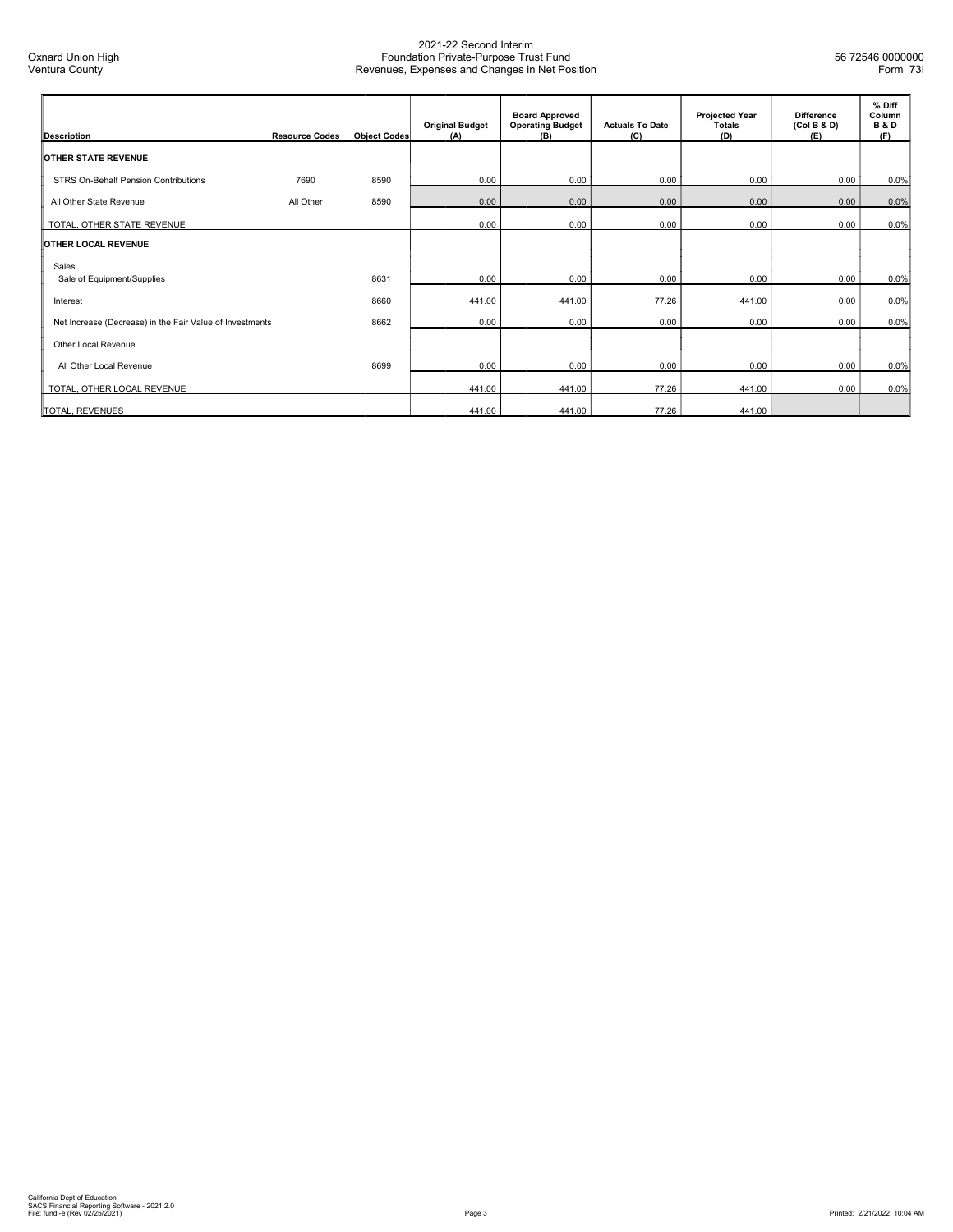| <b>Description</b>                                                    | <b>Resource Codes</b> | <b>Object Codes</b> | <b>Original Budget</b><br>(A) | <b>Board Approved</b><br><b>Operating Budget</b><br>(B) | <b>Actuals To Date</b><br>(C) | <b>Projected Year</b><br><b>Totals</b><br>(D) | <b>Difference</b><br>(Col B & D)<br>(E) | % Diff<br>Column<br><b>B&amp;D</b><br>(F) |
|-----------------------------------------------------------------------|-----------------------|---------------------|-------------------------------|---------------------------------------------------------|-------------------------------|-----------------------------------------------|-----------------------------------------|-------------------------------------------|
| <b>CERTIFICATED SALARIES</b>                                          |                       |                     |                               |                                                         |                               |                                               |                                         |                                           |
| <b>Certificated Teachers' Salaries</b>                                |                       | 1100                | 0.00                          | 0.00                                                    | 0.00                          | 0.00                                          | 0.00                                    | 0.0%                                      |
| Certificated Pupil Support Salaries                                   |                       | 1200                | 0.00                          | 0.00                                                    | 0.00                          | 0.00                                          | 0.00                                    | 0.0%                                      |
| Certificated Supervisors' and Administrators' Salaries                |                       | 1300                | 0.00                          | 0.00                                                    | 0.00                          | 0.00                                          | 0.00                                    | 0.0%                                      |
| Other Certificated Salaries                                           |                       | 1900                | 0.00                          | 0.00                                                    | 0.00                          | 0.00                                          | 0.00                                    | 0.0%                                      |
| TOTAL, CERTIFICATED SALARIES                                          |                       |                     | 0.00                          | 0.00                                                    | 0.00                          | 0.00                                          | 0.00                                    | 0.0%                                      |
| <b>CLASSIFIED SALARIES</b>                                            |                       |                     |                               |                                                         |                               |                                               |                                         |                                           |
|                                                                       |                       |                     |                               |                                                         |                               |                                               |                                         |                                           |
| <b>Classified Instructional Salaries</b>                              |                       | 2100                | 0.00                          | 0.00                                                    | 0.00                          | 0.00                                          | 0.00                                    | 0.0%                                      |
| <b>Classified Support Salaries</b>                                    |                       | 2200                | 0.00                          | 0.00                                                    | 0.00                          | 0.00                                          | 0.00                                    | 0.0%                                      |
| Classified Supervisors' and Administrators' Salaries                  |                       | 2300                | 0.00                          | 0.00                                                    | 0.00                          | 0.00                                          | 0.00                                    | 0.0%                                      |
| Clerical, Technical and Office Salaries                               |                       | 2400                | 0.00                          | 0.00                                                    | 0.00                          | 0.00                                          | 0.00                                    | 0.0%                                      |
| <b>Other Classified Salaries</b>                                      |                       | 2900                | 0.00                          | 0.00                                                    | 0.00                          | 0.00                                          | 0.00                                    | 0.0%                                      |
| TOTAL, CLASSIFIED SALARIES                                            |                       |                     | 0.00                          | 0.00                                                    | 0.00                          | 0.00                                          | 0.00                                    | 0.0%                                      |
| <b>EMPLOYEE BENEFITS</b>                                              |                       |                     |                               |                                                         |                               |                                               |                                         |                                           |
| <b>STRS</b>                                                           |                       | 3101-3102           | 0.00                          | 0.00                                                    | 0.00                          | 0.00                                          | 0.00                                    | 0.0%                                      |
| <b>PERS</b>                                                           |                       | 3201-3202           | 0.00                          | 0.00                                                    | 0.00                          | 0.00                                          | 0.00                                    | 0.0%                                      |
| OASDI/Medicare/Alternative                                            |                       | 3301-3302           | 0.00                          | 0.00                                                    | 0.00                          | 0.00                                          | 0.00                                    | 0.0%                                      |
| Health and Welfare Benefits                                           |                       | 3401-3402           | 0.00                          | 0.00                                                    | 0.00                          | 0.00                                          | 0.00                                    | 0.0%                                      |
| Unemployment Insurance                                                |                       | 3501-3502           | 0.00                          | 0.00                                                    | 0.00                          | 0.00                                          | 0.00                                    | 0.0%                                      |
| Workers' Compensation                                                 |                       | 3601-3602           | 0.00                          | 0.00                                                    | 0.00                          | 0.00                                          | 0.00                                    | 0.0%                                      |
| OPEB, Allocated                                                       |                       | 3701-3702           | 0.00                          | 0.00                                                    | 0.00                          | 0.00                                          | 0.00                                    | 0.0%                                      |
| OPEB, Active Employees                                                |                       | 3751-3752           | 0.00                          | 0.00                                                    | 0.00                          | 0.00                                          | 0.00                                    | 0.0%                                      |
| Other Employee Benefits                                               |                       | 3901-3902           | 0.00                          | 0.00                                                    | 0.00                          | 0.00                                          | 0.00                                    | 0.0%                                      |
| TOTAL, EMPLOYEE BENEFITS                                              |                       |                     | 0.00                          | 0.00                                                    | 0.00                          | 0.00                                          | 0.00                                    | 0.0%                                      |
| <b>BOOKS AND SUPPLIES</b>                                             |                       |                     |                               |                                                         |                               |                                               |                                         |                                           |
| Approved Textbooks and Core Curricula Materials                       |                       | 4100                |                               |                                                         | 0.00                          | 0.00                                          | 0.00                                    |                                           |
|                                                                       |                       | 4200                | 0.00<br>0.00                  | 0.00<br>0.00                                            | 0.00                          | 0.00                                          | 0.00                                    | 0.0%<br>0.0%                              |
| Books and Other Reference Materials                                   |                       |                     |                               |                                                         |                               |                                               |                                         |                                           |
| Materials and Supplies                                                |                       | 4300                | 0.00                          | 0.00                                                    | 0.00                          | 0.00                                          | 0.00                                    | 0.0%                                      |
| Noncapitalized Equipment                                              |                       | 4400                | 0.00                          | 0.00                                                    | 0.00                          | 0.00                                          | 0.00                                    | 0.0%                                      |
| Food                                                                  |                       | 4700                | 0.00                          | 0.00                                                    | 0.00                          | 0.00                                          | 0.00                                    | 0.0%                                      |
| TOTAL, BOOKS AND SUPPLIES<br>SERVICES AND OTHER OPERATING EXPENSES    |                       |                     | 0.00                          | 0.00                                                    | 0.00                          | 0.00                                          | 0.00                                    | 0.0%                                      |
|                                                                       |                       |                     |                               |                                                         |                               |                                               |                                         |                                           |
| Subagreements for Services                                            |                       | 5100                | 0.00                          | 0.00                                                    | 0.00                          | 0.00                                          | 0.00                                    | 0.0%                                      |
| <b>Travel and Conferences</b>                                         |                       | 5200                | 0.00                          | 0.00                                                    | 0.00                          | 0.00                                          | 0.00                                    | 0.0%                                      |
| Dues and Memberships                                                  |                       | 5300                | 0.00                          | 0.00                                                    | 0.00                          | 0.00                                          | 0.00                                    | 0.0%                                      |
| Insurance                                                             |                       | 5400-5450           | 0.00                          | 0.00                                                    | 0.00                          | 0.00                                          | 0.00                                    | 0.0%                                      |
| Operations and Housekeeping Services                                  |                       | 5500                | 0.00                          | 0.00                                                    | 0.00                          | 0.00                                          | 0.00                                    | 0.0%                                      |
| Rentals, Leases, Repairs, and Noncapitalized Improvements             |                       | 5600                | 0.00                          | 0.00                                                    | 0.00                          | 0.00                                          | 0.00                                    | 0.0%                                      |
| <b>Transfers of Direct Costs</b>                                      |                       | 5710                | 0.00                          | 0.00                                                    | 0.00                          | 0.00                                          | 0.00                                    | 0.0%                                      |
| Transfers of Direct Costs - Interfund                                 |                       | 5750                | 0.00                          | 0.00                                                    | 0.00                          | 0.00                                          | 0.00                                    | 0.0%                                      |
| Professional/Consulting Services and<br><b>Operating Expenditures</b> |                       | 5800                | 0.00                          | 0.00                                                    | 0.00                          | 0.00                                          | 0.00                                    | 0.0%                                      |
| Communications                                                        |                       | 5900                | 0.00                          | 0.00                                                    | 0.00                          | 0.00                                          | 0.00                                    | 0.0%                                      |
| TOTAL, SERVICES AND OTHER OPERATING EXPENSES                          |                       |                     | 0.00                          | 0.00                                                    | 0.00                          | 0.00                                          | 0.00                                    | 0.0%                                      |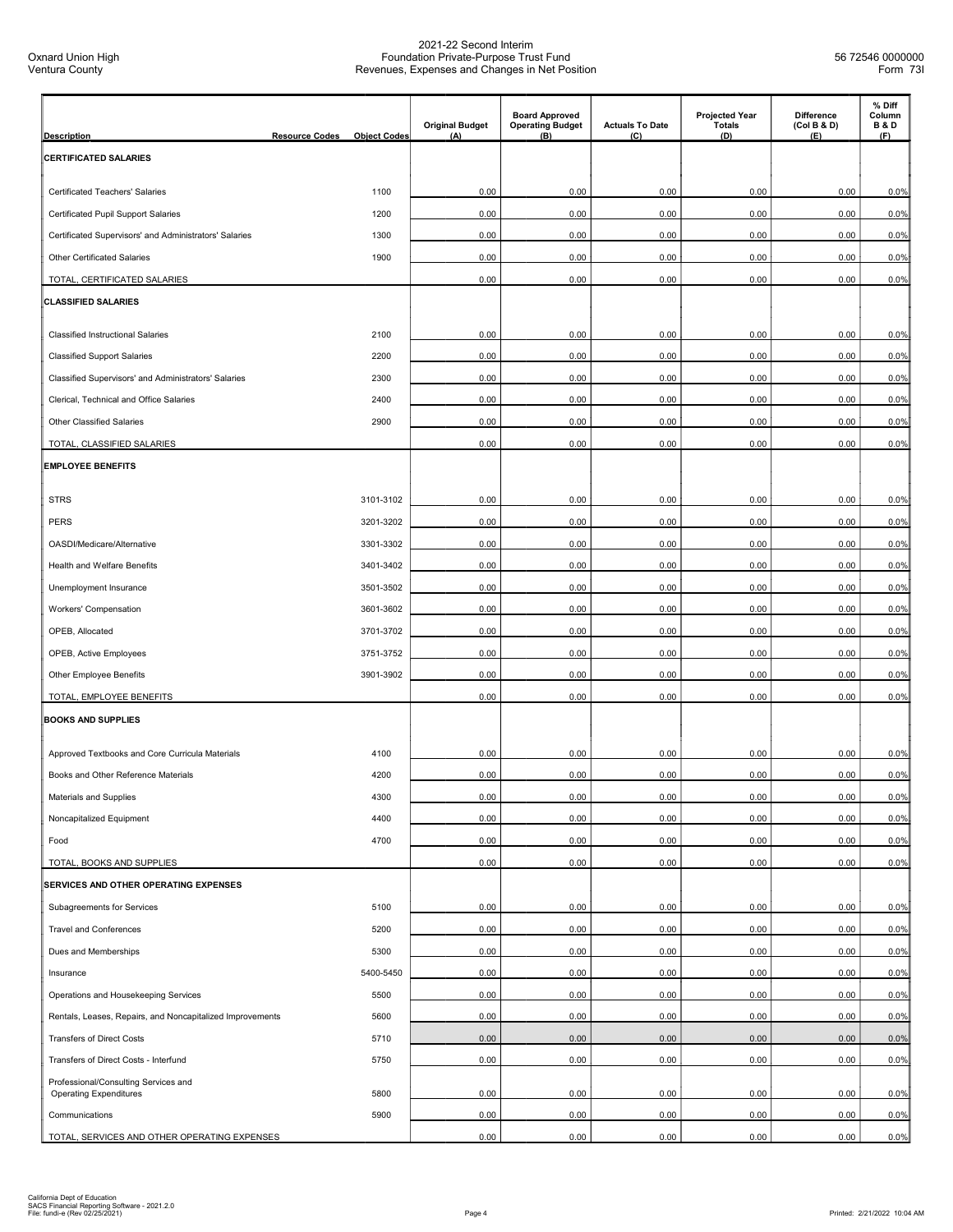| <b>Description</b>                                         | <b>Resource Codes</b> | <b>Object Codes</b> | <b>Original Budget</b><br>(A) | <b>Board Approved</b><br><b>Operating Budget</b><br>(B) | <b>Actuals To Date</b><br>(C) | <b>Projected Year</b><br><b>Totals</b><br>(D) | <b>Difference</b><br>(Col B & D)<br>(E) | % Diff<br>Column<br><b>B&amp;D</b><br>(F) |
|------------------------------------------------------------|-----------------------|---------------------|-------------------------------|---------------------------------------------------------|-------------------------------|-----------------------------------------------|-----------------------------------------|-------------------------------------------|
| DEPRECIATION AND AMORTIZATION                              |                       |                     |                               |                                                         |                               |                                               |                                         |                                           |
| <b>Depreciation Expense</b>                                |                       | 6900                | 0.00                          | 0.00                                                    | 0.00                          | 0.00                                          | 0.00                                    | 0.0%                                      |
| Amortization Expense-Lease Assets                          |                       | 6910                | 0.00                          | 0.00                                                    | 0.00                          | 0.00                                          | 0.00                                    | 0.0%                                      |
| TOTAL, DEPRECIATION AND AMORTIZATION                       |                       |                     | 0.00                          | 0.00                                                    | 0.00                          | 0.00                                          | 0.00                                    | 0.0%                                      |
| <b>OTHER OUTGO (excluding Transfers of Indirect Costs)</b> |                       |                     |                               |                                                         |                               |                                               |                                         |                                           |
| All Other Transfers Out to All Others                      |                       | 7299                | 0.00                          | 0.00                                                    | 0.00                          | 0.00                                          | 0.00                                    | 0.0%                                      |
| TOTAL, OTHER OUTGO (excluding Transfers of Indirect Costs) |                       |                     | 0.00                          | 0.00                                                    | 0.00                          | 0.00                                          | 0.00                                    | 0.0%                                      |
| TOTAL, EXPENSES                                            |                       |                     | 0.00                          | 0.00                                                    | 0.00                          | 0.00                                          |                                         |                                           |
| <b>INTERFUND TRANSFERS</b>                                 |                       |                     |                               |                                                         |                               |                                               |                                         |                                           |
| <b>INTERFUND TRANSFERS IN</b>                              |                       |                     |                               |                                                         |                               |                                               |                                         |                                           |
| Other Authorized Interfund Transfers In                    |                       | 8919                | 0.00                          | 0.00                                                    | 0.00                          | 0.00                                          | 0.00                                    | 0.0%                                      |
| (a) TOTAL, INTERFUND TRANSFERS IN                          |                       |                     | 0.00                          | 0.00                                                    | 0.00                          | 0.00                                          | 0.00                                    | 0.0%                                      |
| OTHER SOURCES/USES                                         |                       |                     |                               |                                                         |                               |                                               |                                         |                                           |
| <b>SOURCES</b>                                             |                       |                     |                               |                                                         |                               |                                               |                                         |                                           |
| Other Sources                                              |                       |                     |                               |                                                         |                               |                                               |                                         |                                           |
| Transfers from Funds of Lapsed/Reorganized LEAs            |                       | 8965                | 0.00                          | 0.00                                                    | 0.00                          | 0.00                                          | 0.00                                    | 0.0%                                      |
| All Other Financing Sources                                |                       | 8979                | 0.00                          | 0.00                                                    | 0.00                          | 0.00                                          | 0.00                                    | 0.0%                                      |
| (c) TOTAL, SOURCES                                         |                       |                     | 0.00                          | 0.00                                                    | 0.00                          | 0.00                                          | 0.00                                    | 0.0%                                      |
| <b>USES</b>                                                |                       |                     |                               |                                                         |                               |                                               |                                         |                                           |
| Transfers of Funds from Lapsed/Reorganized LEAs            |                       | 7651                | 0.00                          | 0.00                                                    | 0.00                          | 0.00                                          | 0.00                                    | 0.0%                                      |
| All Other Financing Uses                                   |                       | 7699                | 0.00                          | 0.00                                                    | 0.00                          | 0.00                                          | 0.00                                    | 0.0%                                      |
| (d) TOTAL, USES                                            |                       |                     | 0.00                          | 0.00                                                    | 0.00                          | 0.00                                          | 0.00                                    | 0.0%                                      |
| <b>CONTRIBUTIONS</b>                                       |                       |                     |                               |                                                         |                               |                                               |                                         |                                           |
| Contributions from Unrestricted Revenues                   |                       | 8980                | 0.00                          | 0.00                                                    | 0.00                          | 0.00                                          | 0.00                                    | 0.0%                                      |
| <b>Contributions from Restricted Revenues</b>              |                       | 8990                | 0.00                          | 0.00                                                    | 0.00                          | 0.00                                          | 0.00                                    | 0.0%                                      |
| (e) TOTAL, CONTRIBUTIONS                                   |                       |                     | 0.00                          | 0.00                                                    | 0.00                          | 0.00                                          | 0.00                                    | 0.0%                                      |
| TOTAL, OTHER FINANCING SOURCES/USES<br>$(a + c - d + e)$   |                       |                     | 0.00                          | 0.00                                                    | 0.00                          | 0.00                                          |                                         |                                           |